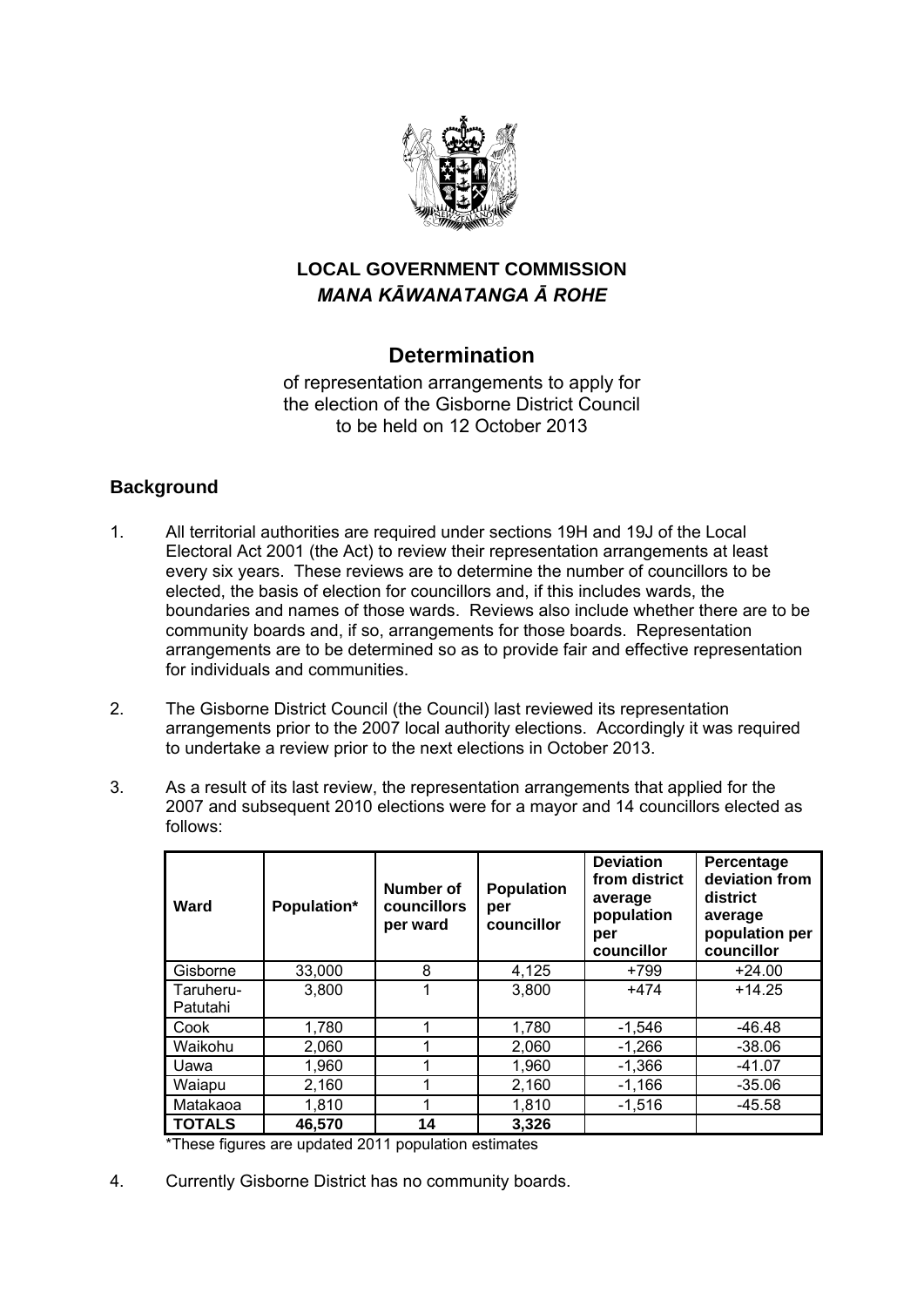- 5. The Council commenced its review of representation arrangements by appointing a representation review committee, comprising the whole Council, to workshop representation issues and options. At a meeting on 29 March 2012, the committee considered an officers' report which noted that status quo arrangements did not comply with the +/-10% fair representation requirement of section 19V of the Act and identified a 'near compliant' option as a possible alternative. At that meeting, after considering the officers' report, the committee sought a further report "that would enable the Council to consider and, if so requested, to adopt the status quo representation arrangements as the initial proposal".
- 6. On 29 April 2012 the Council resolved, under sections 19H and 19J of the Act, its initial proposed representation arrangements to apply for the 2013 elections. The proposal was for status quo representation arrangements i.e. that the Council continue to comprise a mayor and 14 councillors elected by the current seven wards, and that no community boards be established.
- 7. In publicly notifying its proposal, the Council acknowledged "that as a consequence of achieving 'effective' representation in the rural areas five of those wards will be overrepresented because they are isolated. There is (also) under-representation of the population in the Gisborne and Taruheru-Patutahi Wards". The Council noted that it was proposing to keep the same number of councillors elected from seven wards and that that decision relied on: agreements made at the time of local government amalgamation in 1989; the Council's unitary status; the challenges of effectively representing people and communities of interest; and having regard for the large area of the district, its remoteness and sparse population and the relative isolation.
- 8. The Council received 205 submissions on its initial proposal. An officers' report on the submissions identified 130 submissions (63%) as in support of the proposal and 72 submissions (35%) as opposed. Of the 72 submissions opposed to the proposal, the report noted that 35 requested that the Council adopt the 'near-compliant' representation model.
- 9. Following consideration of submissions, the Council on 26 July 2012 resolved to adopt its initial proposal as its final representation proposal. The Council in notifying its final proposal noted it considered that "retention of the status quo arrangements is necessary to achieve 'effective' representation".
- 10. Twelve appeals against the Council's final proposal were received by the deadline of 28 August 2012, and a further two late appeals were received. The Commission subsequently decided to accept the two late appeals as they addressed the same issues raised in the other appeals.

#### **Hearing**

11. The Commission met with the Council and four of the appellants at a hearing held in the Gisborne District Council Chambers on 5 October 2012. These four appellants were Clare Radomske, Douglas Birt, Alan Brown and Ron Elder. A further appellant (Jennie Hindmarsh) had requested to appear at the hearing but was unable to do so due to illness. At the request of Ms Hindmarsh, and with the agreement of all parties at the hearing, the Commission agreed to hold a telephone conference on 9 October 2012 with her and in which Council representatives also participated. The Council was represented at the hearing by the Mayor Meng Foon and Councillors Bill Burdett and Graeme Thomson.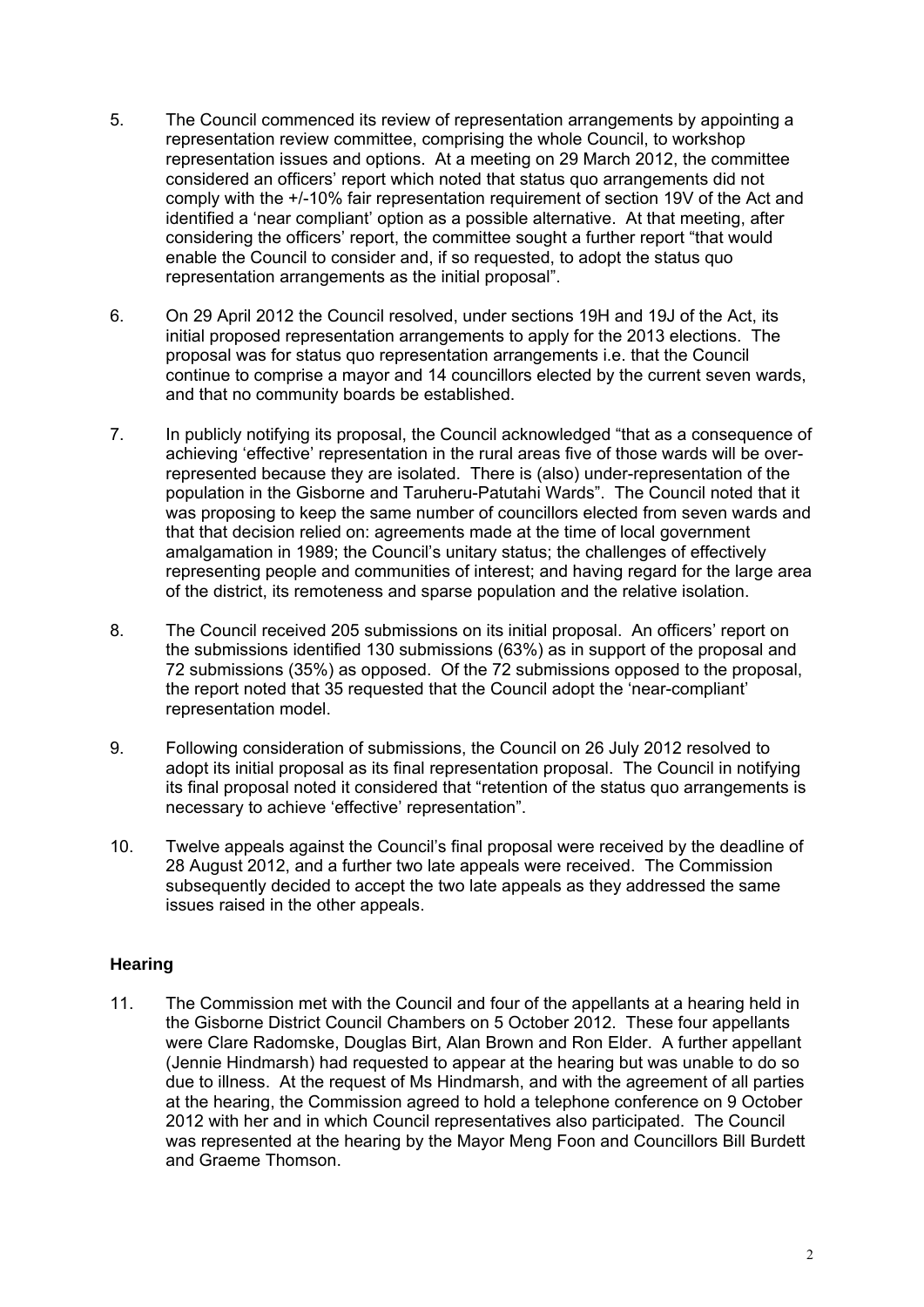#### **Matters raised in appeals and at the hearing**

- 12. The Mayor read a prepared statement outlining the Council's decision and the reasons for it. These reasons included the nature of the district particularly its geography, travel times and accessibility issues such as in relation to emergency and weather-related events like Cyclone Bola in 1988. The Mayor said the Council had consulted with Māori on the possible establishment of Māori wards in the district but such an initiative was not supported. He said the Council believed that the current ward arrangements gave Māori the best opportunity to be elected to the Council. Currently there were three Māori councillors. The Mayor said the townships of the East Coast, the western rural area and the city, while inter-related, feel quite distinct and are in effect strong communities of interest. He said local government needed to be kept local and it was at the local 'coal face' where communities have shaped their history and will shape their future. The Mayor said the Council did not support having paid community boards and he listed voluntary committees currently operating in townships throughout the district and in some suburbs of the city. The Mayor also said there was no split between rural and urban interests in the district and there was no block voting or lobbying in the Council. The Council was requesting the Commission confirm the status quo representation arrangements, arrangements that suited the district and had worked well for some 15 years.
- 13. Councillor Burdett supported comments made by the Mayor, saying he was in his fifth term on the Council and democracy had prevailed in this time with no negative feedback received. The area had lost services over the years and representation was a critical issue for local people. Councillor Thomson referred to written agreements made between the former councils in the area prior to local government reorganisation in 1989 and recommendations that these arrangements be retained. He refuted suggestions there had been excessive increases in urban rates and increases simply reflected growth in the urban area. Councillor Thomson said the rural area was presently getting equal representation given particular representation factors. Any consolidation of present arrangements would be unfair on councillors.
- 14. The appellants were opposed to the retention of status quo representation arrangements particularly in relation to fair representation requirements for wards and, in some cases, the number of councillors. Four of the appellants also opposed the non-establishment of community boards. Particular points made at the hearing included:
	- no promises were or could have been made in 1989 about future ongoing representation arrangements
	- the Council's proposal was unfair in terms of equality of votes across the district and it failed to meet legislative requirements
	- isolation was a consideration but this was relative to all areas within and outside Gisborne District at different times
	- modern communications can overcome particular issues relating to isolation
	- service from the Council can be achieved by picking up the phone
	- councillors are elected to serve the whole district
	- there needs to be a clear distinction between governance and management roles within the Council
	- the Council's community consultation and planning processes work well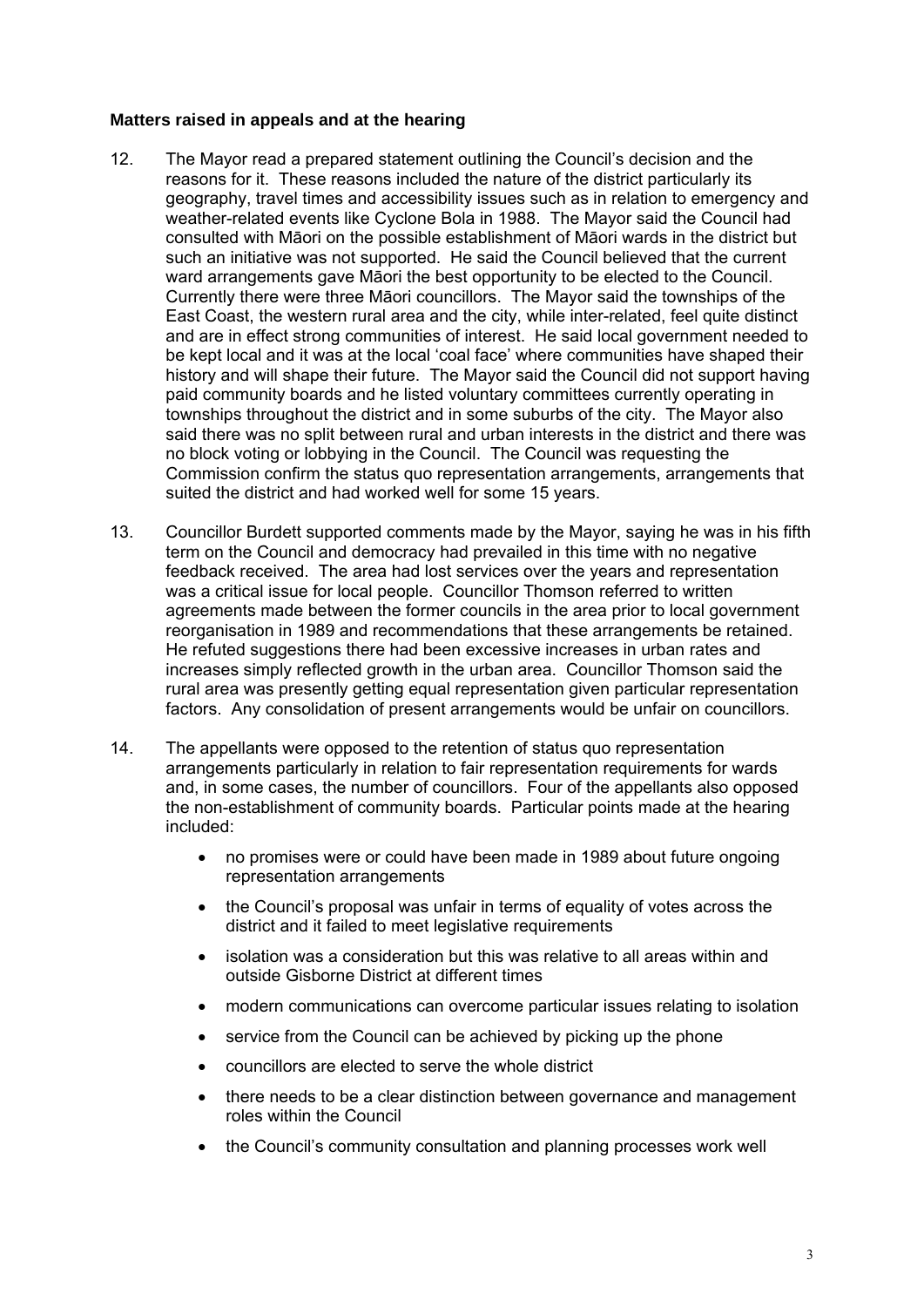- there were concerns about the balance between urban and rural services and rates
- only one representation option was put to the community and the 'nearcompliant' option had been dismissed
- there was a case for a major reorganisation of the wards as established in 1989, for a review of councillor numbers and for consideration of community boards
- the Council's proposals had not been unanimous
- there should have been more education and consultation on representation options.

#### **Requirements for determination**

15. Statutory provisions relating to the determination of appeals on territorial authority representation proposals are contained in sections 19R, 19H and 19J of the Act.

#### *19R. Commission to determine appeals and objections*

- *(1) The Commission must—* 
	- *(a) Consider the resolutions, submissions, appeals, objections, and information forwarded to it under section 19Q; and*
	- *(b) Subject to sections 19T and 19V in the case of a territorial authority, and to sections 19U and 19V in the case of a regional council, determine,—* 
		- *(i) In the case of a territorial authority that has made a resolution under section 19H, the matters specified in that section:*
		- *(ii) In the case of a regional council that has made a resolution under section 19I, the matters specified in that section:*
		- *(iii) In the case of a territorial authority that has made a resolution under section 19J, the matters specified in that section.*
- *(2) For the purposes of making a determination under subsection (1)(b), the Commission—* 
	- *(a) May make any enquiries that it considers appropriate; and*
	- *(b) May hold, but is not obliged to hold, meetings with the territorial authority or regional council or any persons who have lodged an appeal or objection and have indicated a desire to be heard by the Commission in relation to that appeal or objection*.
- *(3) The Commission must, before 11 April in the year of a triennial general election, complete the duties it is required to carry out under subsection (1).*
- *19H. Review of representation arrangements for elections of territorial authorities*
- *(1) A territorial authority must determine by resolution, and in accordance with this Part,—* 
	- *(a) Whether the members of the territorial authority (other than the mayor) are proposed to be elected—* 
		- *(i) By the electors of the district as a whole; or*
		- *(ii) By the electors of 2 or more wards; or*
		- *(iii) In some cases by the electors of the district as a whole and in the other cases by the electors of each ward of the district; and*
	- *(b) In any case to which paragraph (a)(i) applies, the proposed number of members to be elected by the electors of the district as a whole; and*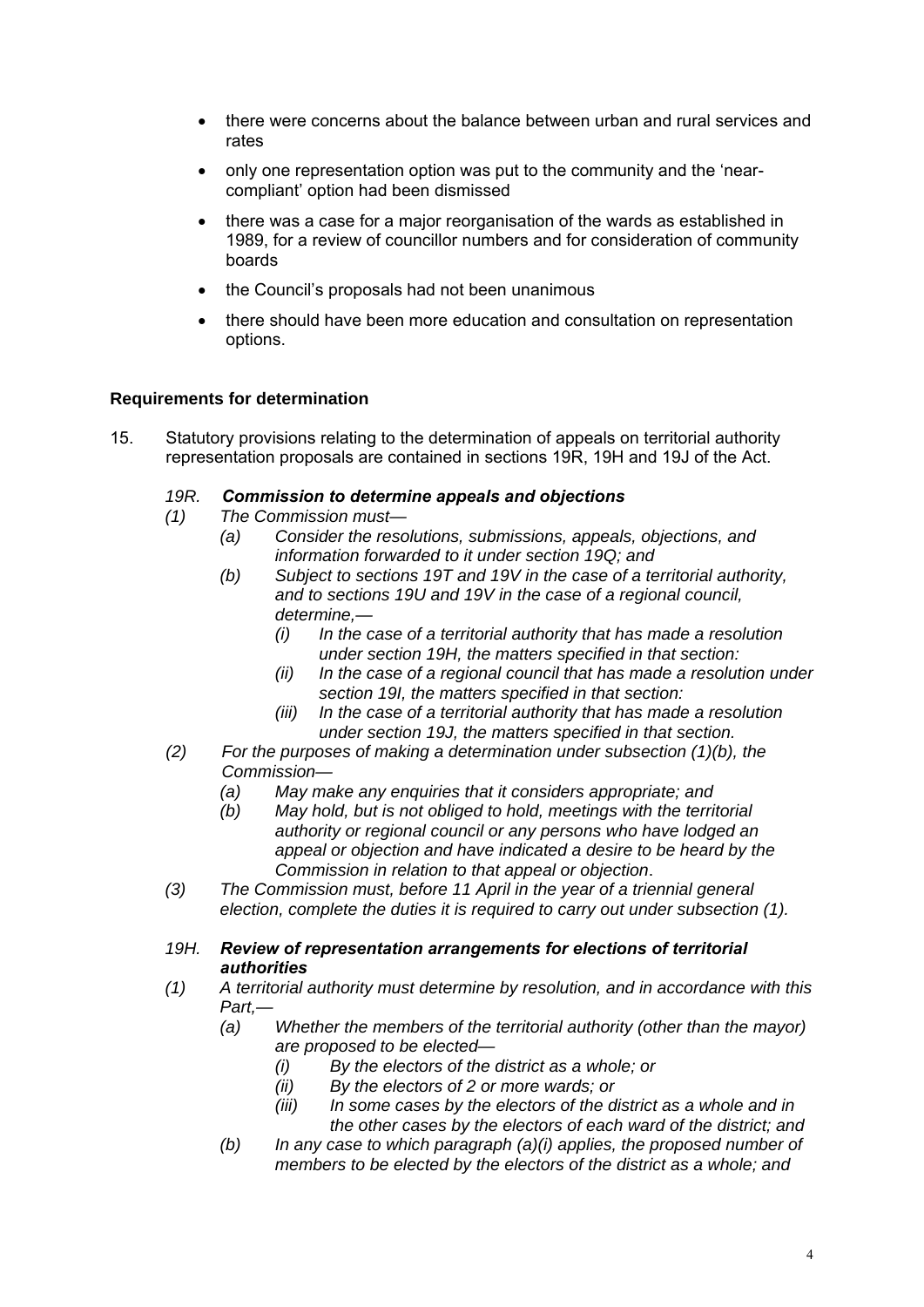- *(c) In any case to which paragraph (a)(iii) applies,—* 
	- *(i) The proposed number of members to be elected by the electors of the district as a whole; and*
	- *(ii) The proposed number of members to be elected by the wards of the district; and*
- *(d) In any case to which paragraph (a)(ii) or paragraph (a)(iii) applies,—* 
	- *(i) The proposed name and the proposed boundaries of each ward; and*
	- *(ii) The number of members proposed to be elected by the electors of each ward.*
- *(2) The determination required by subsection (1) must be made by a territorial authority —* 
	- *(a) On the first occasion, either in 2003 or in 2006; and*
	- *(b) Subsequently, at least once in every period of 6 years after the first determination.*
- *(3) This section must be read in conjunction with section 19ZH and Schedule 1A.*

#### *19J. Review of community boards*

- *(1) A territorial authority must, on every occasion on which it passes a resolution under section 19H, determine by that resolution, and in accordance with this Part, not only the matters referred to in that section but also whether, in light of the principle set out in section 4(1)(a) (which relates to fair and effective representation for individuals and communities) —* 
	- *(a) There should be communities and community boards; and*
	- *(b) If so resolved, the nature of any community and the structure of any community board.*
- *(2) The resolution referred to in subsection (1) must, in particular, determine—* 
	- *(a) Whether 1 or more communities should be constituted:*
	- *(b) Whether any community should be abolished or united with another community:*
	- *(c) Whether the boundaries of a community should be altered:*
	- *(d) Whether a community should be subdivided for electoral purposes or whether it should continue to be subdivided for electoral purposes, as the case may require:*
	- *(e) Whether the boundaries of any subdivision should be altered:*
	- *(f) The number of members of any community board:*
	- *(g) The number of members of a community board who should be elected and the number of members of a community board who should be appointed:*
	- *(h) Whether the members of a community board who are proposed to be elected are to be elected—* 
		- *(i) By the electors of the community as a whole; or*
		- *(ii) By the electors of 2 or more subdivisions; or*
		- *(iii) If the community comprises 2 or more whole wards, by the electors of each ward:*
	- *(i) in any case to which paragraph (h)(ii) applies,* 
		- *(i) The proposed name and the proposed boundaries of each subdivision; and*
		- *(ii) The number of members proposed to be elected by the electors of each subdivision.*
- *(3) Nothing in this section limits the provisions of section 19F.*
- 16. Other statutory provisions the Commission is required to consider include those set out in sections 19A, 19C, 19F, 19G, 19T and 19V and these are addressed below.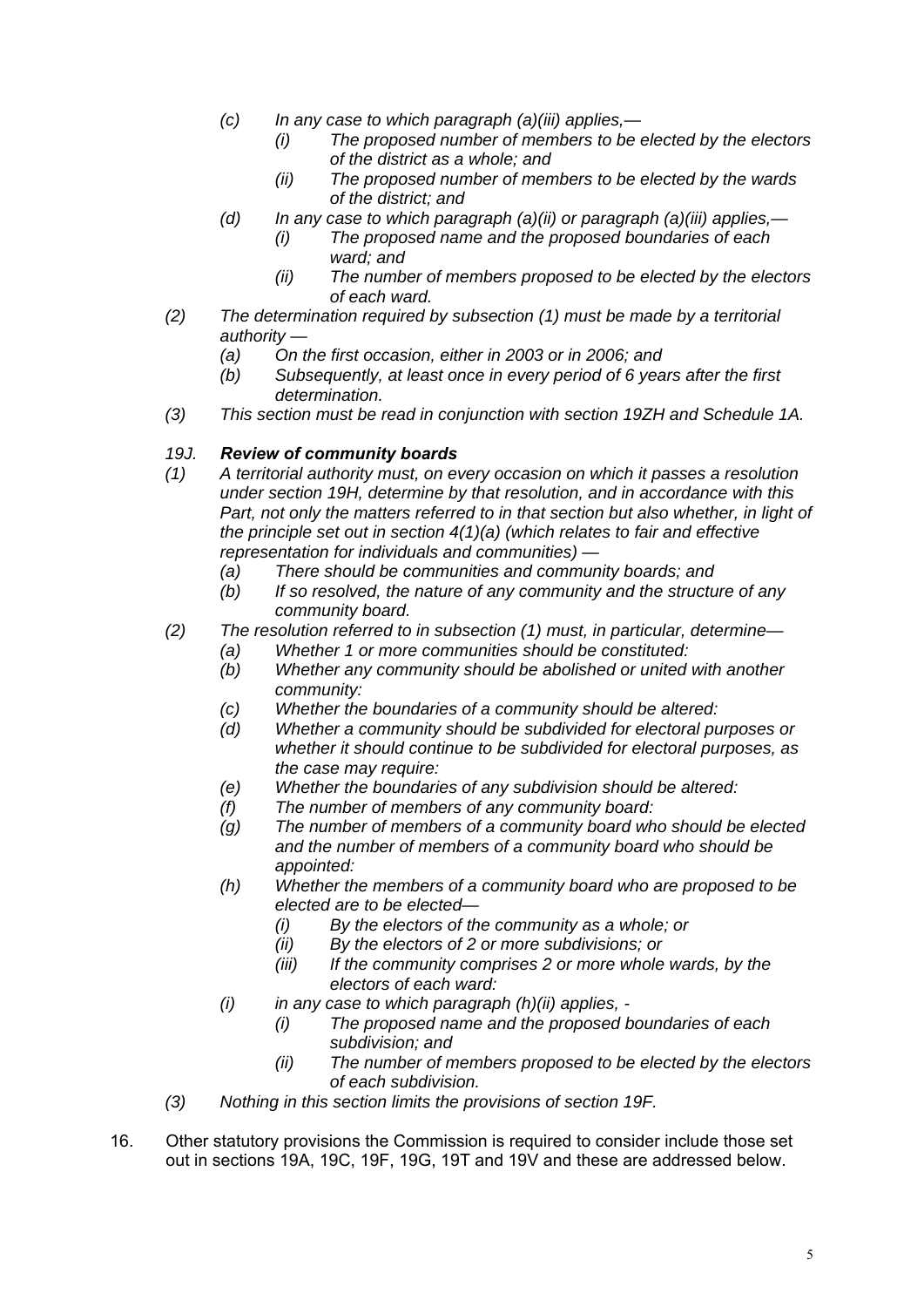#### **Consideration by the Commission**

- 17. The steps in the process for achieving required fair and effective representation are not statutorily prescribed. As reflected in its *'Guidelines to assist local authorities in undertaking representation reviews'* , the Commission believes that the following steps in determining representation arrangements will achieve a robust outcome that is in accordance with the statutory criteria:
	- a) identify the district's communities of interest
	- b) determine the best means of providing effective representation of the identified communities of interest
	- c) determine fair representation for electors of the district.

#### *Communities of interest*

- 18. The Guidelines identify three dimensions for recognising communities of interest:
	- perceptual: a sense of belonging to an area or locality
	- functional: the ability to meet the community's requirements for services
	- political: the ability to represent the interests and reconcile conflicts of the community.
- 19. The Commission considers that the case for specific representation of distinct and recognisable communities of interest will need to reflect these dimensions.

#### *Effective representation of communities of interest*

- 20. Section 19T of the Act requires the Commission to ensure that:
	- the election of members of the council, in one of the ways specified in section 19H (i.e. at large, wards, or a combination of both) will provide effective representation of communities of interest within the district
	- ward boundaries coincide with the boundaries of the current statistical meshblock areas determined by Statistics New Zealand and used for parliamentary electoral purposes
	- so far as is practicable, ward boundaries coincide with community boundaries.
- 21. While not a prescribed statutory requirement, the Guidelines also suggest that local authorities consider the total number of members, or a range in the number of members, necessary to provide effective representation for the district as a whole. In other words, the total number of members should not be arrived at solely as the product of the number of members per ward.
- 22. Section 19A of the Act provides that a territorial authority shall consist of between 5 and 29 elected members (excluding the mayor). The Council was established as a unitary authority in 1989 comprising 16 members (excluding the mayor). The number of members reduced to 15 in 1995 and to 14 in 1998 and has remained at this number since. Several of the appellants raised the issue of the total number of elected members and the need for this to be addressed in the context of the review.
- 23. We note that it is important for the Council as a unitary authority to be structured appropriately in order to separate decision-making on regulatory and non-regulatory responsibilities as prescribed in the governance principles set out in section 39 of the Local Government Act 2002. We were not presented with evidence that the range in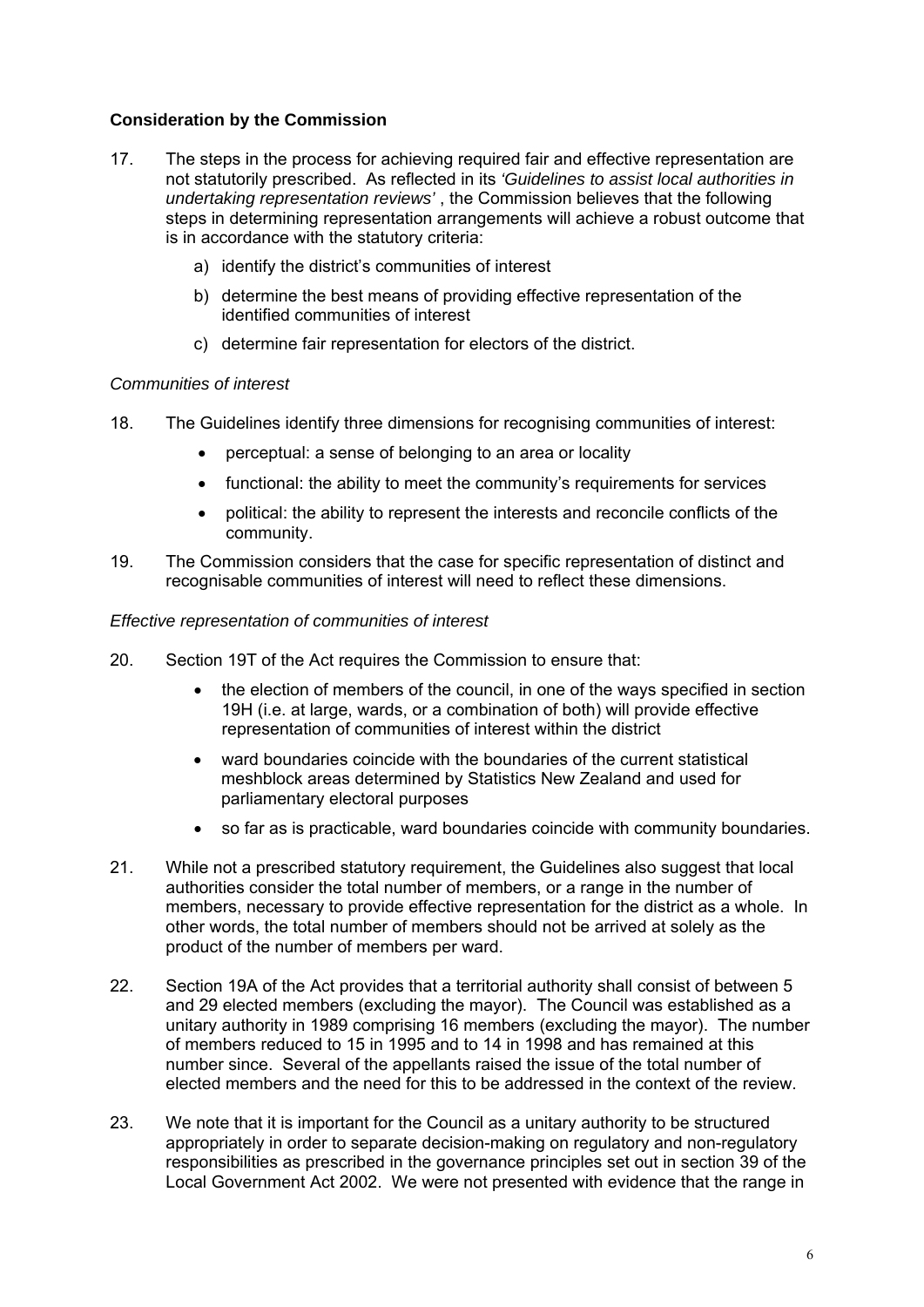the number of members that has occurred since 1989, i.e. between 14 and 16 members (excluding the mayor), was not appropriate for achieving this principle.

- 24. We do note, however, that several appellants suggested there should be a reduction in the total number of members on the grounds of reducing Council costs. Cost is not a criterion under the Act in relation to representation arrangements. But in any event total elected member costs are not directly related to the number of elected members as the Remuneration Authority determines a remuneration pool for a district based on other criteria and then this is divided amongst the number of elected members the local authority has.
- 25. The Guidelines state that decisions relating to the representation of communities of interest (the political dimension) will need to take account of the extent that distinct geographical communities of interest can be identified, i.e. a physical boundary is able to be defined below the district level for the community of interest. From its constitution in 1989, Gisborne District has been divided into wards. There were 11 wards (including three for the Gisborne City area) for both the 1989 and 1992 elections, and this reduced to seven wards from the 1995 elections onwards.
- 26. Given the size, geography, topography and dispersed nature of settlements outside the main urban area, we believe a ward system continues to be an appropriate basis of election for Gisborne District in order to provide effective representation for distinct communities of interest in the district. We do note, however, there was some support in the community and by some appellants for consideration of an at large basis of election and for adoption of the STV electoral system. If, for example, the STV electoral system were to be adopted in future, this would be a factor to consider when determining an appropriate basis of election. These are appropriately matters for the Council to consult the community on as part of future representation reviews.
- 27. We also note that there was some support amongst appellants for consideration of establishment of Māori wards in the district. As with the choice of electoral system (i.e. FPP or STV), the option to establish Māori wards is not a matter for the Commission to determine. However, the Council did advise us that it had consulted and given consideration to this option as part of its review. In line with our good practice Guidelines, we encourage the Council in future reviews to continue to view the issues of electoral system, Māori representation and basis of election as interrelated, and worthy of well-planned and robust community consultation prior to the statutorily prescribed consultation on specific representation arrangements.
- 28. The current wards in the rural area of the district (Matakaoa, Waiapu, Uawa, Waikohu, Cook and Taruheru-Patutahi Wards) still largely reflect historic divisions that existed prior to 1989 under the former Waiapu, Waikohu and Cook Counties. In identifying the 'near compliant' ward structure as a possible alternative option, Council officers did address the question of whether existing wards still reflected current communities of interest in the district. They concluded that the alternative structure (involving the splitting of Waiapu Ward between the Matakaoa and Uawa Wards, and the amalgamation of the Waikohu and Cook Wards) better represented communities of interest in and around Ruatoria and the Waiapu River catchment, and in the western rural area.
- 29. As a unitary authority, we think it is important in Gisborne that both governance and management arrangements facilitate catchment management including, for example, relevant flood zones. We were attracted, as a result, by the option to combine the northern part of the Waiapu Ward with the Matakaoa Ward so that the Waiapu River catchment was totally within one ward rather than the river being a boundary between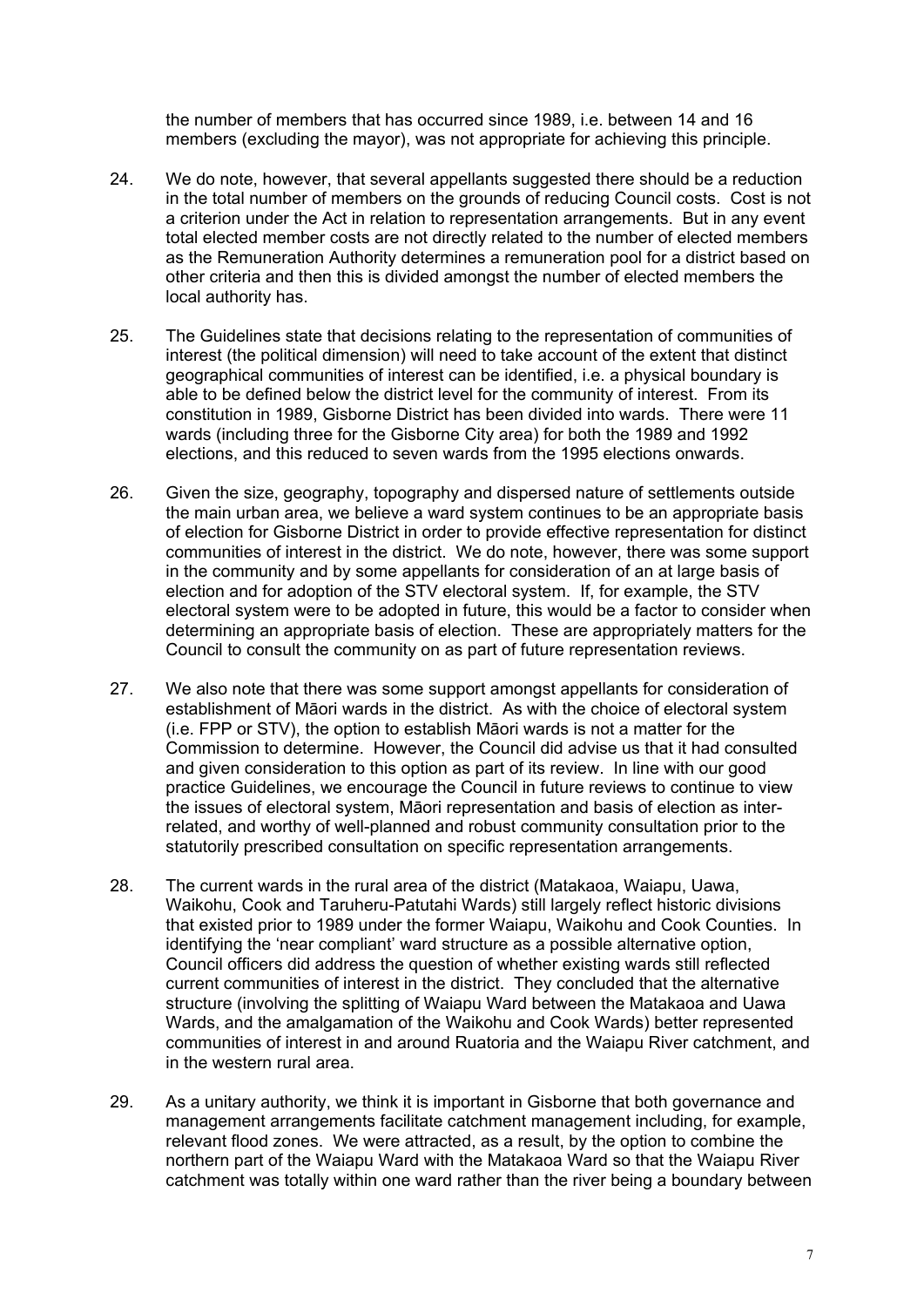two wards as at present. This would provide more effective representation for communities of interest associated with the catchment.

- 30. The northern tip of Waiapu Ward and Matakaoa Ward share similar characteristics in terms of demographics and transport issues. All of the combined area is a  $10<sup>th</sup>$  decile deprivation area and is within an area identified by the Tairawhiti DHB in which general practitioner visits are funded in recognition of the level of deprivation. Council officers noted a Te Rūnanga o Ngāti Porou office is based in Ruatoria which services communities in the combined area, and that there are secondary schools in Ruatoria and Te Araroa with students often travelling between both areas to attend these schools.
- 31. The remainder of Waiapu Ward and the Uawa Ward also have similar community characteristics in relation to demographics and transport issues. This area has a high proportion of  $8<sup>th</sup>$  and  $9<sup>th</sup>$  decile deprivation areas and the northern portion of the combined area is within the Tairawhiti DHB designated special funding area. Students from this area attend Tologa Bay Area School and the school is described as acting as a focal point for sporting and cultural events for communities in the area.
- 32. According to the officers' report, the two proposed new wards could be defined by meshblocks that coincide with physical and topographical features (ridgelines and rivers) that are well known to local communities. They described the extended Matakaoa Ward geographically as a form of basin bounded by the Raukumara Ranges to the west and the coastline to the north-east while the extended Uawa Ward represents a form of corridor bounded by the Ruakumara Ranges to the west and the coastline to the east. The proposed boundary line generally aligns with marae clusters.
- 33. Accordingly we have determined that the current three wards in this part of the district will be reformed into two new wards called Matakaoa-Waiapu and Tawhiti-Uawa to reflect the dimensions of communities of interest in the area and to provide effective representation for these communities.
- 34. In respect of two other rural wards, the Waikohu and Cook Wards, the officers' report noted that there were no high schools, medical facilities or shared facilities that now support the notion of Cook Ward as a separate community of interest. This is in contrast to when the former Cook County Council included part of the current Uawa Ward. The report also noted that while there was a hub of infrastructure services (including fire, refuse transfer station, and medical clinic) based at Te Karaka in Waikohu Ward, there were no services in the Tiniroto area in Cook Ward. The Cook and Waikohu Wards share similar land use, geography and demographics. Waikohu College, as an area school, acts as a focal point for sporting and cultural events for the communities in the combined area.
- 35. In line with the advice provided in the Commission's Guidelines that wards be based on distinct and recognisable communities of interest reflecting the perceptual, functional and political dimensions of communities of interest, we believe there should be one ward for this area of the district. Accordingly we have determined that the Cook and Waikohu Wards will be combined to form a new ward called Waipaoa Ward. We acknowledge this will be a large ward and we address below possible options to further facilitate achievement of effective representation for the area.
- 36. The final rural ward is Taruheru-Patutahi Ward. This ward is characterised geographically by the Poverty Bay flats and the lower reaches of the Waipaoa River both of which are utilised by the region's agriculture, horticulture and viticulture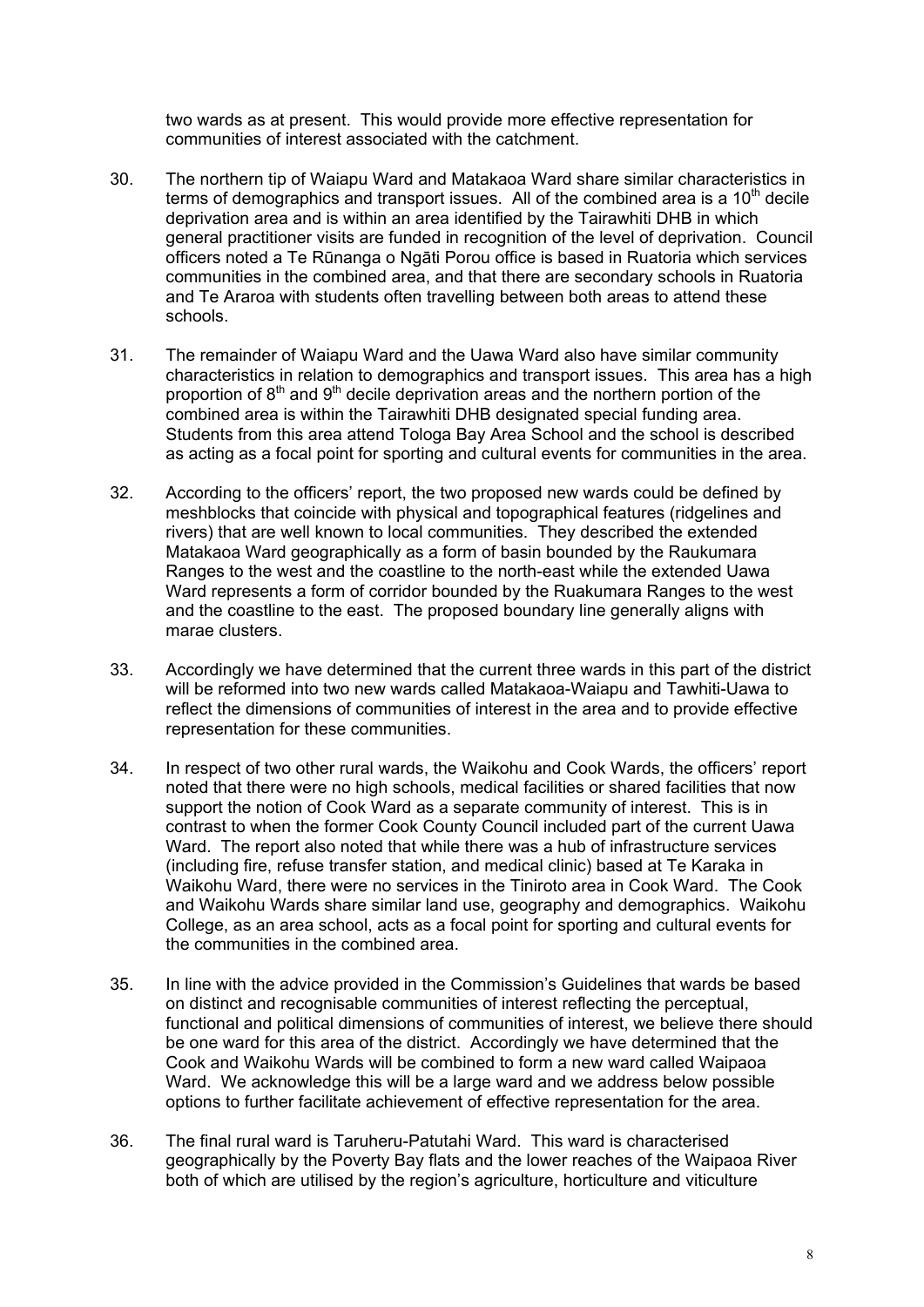industries. The officers' report identified two iwi, seven hapu and six marae as affiliated to the Taruheru-Patutahi community. On this basis, as a distinct and recognisable community of interest and in the absence of specific challenges to the continuation of this ward, we agreed on the retention of the ward as currently defined.

37. One appellant proposed that the Wainui-Okitu area, currently in the Gisborne (urban) ward, be moved to become part of either Uawa Ward or Taruheru-Patutahi Ward given interests in common amongst these communities. We believe such a proposal, along with proposals to re-establish three urban wards in the Gisborne City area, require careful study and consultation with the affected communities. We note that, in respect of the Gisborne urban area, the officers' report concluded that this area was a single community of interest which was different to the communities of interest that surround it. Accordingly we do not believe it is appropriate for the Commission to make changes to the urban/peri-urban wards at this time.

#### *Fair representation for electors*

- 38. Section 19V of the Act requires that the electors of each ward receive fair representation having regard to the population of the district and of that ward. More specifically, section 19V(2) requires that the population of each ward divided by the number of members to be elected by that ward produces a figure no more than 10% greater or smaller than the population of the district divided by the total number of elected members (the '+/-10% fair representation rule'). None of the current seven wards in the Council's final proposal comply with the '+/-10% rule'.
- 39. Section 19V(3) does provide an exception to the fair representation requirement for territorial authorities. This is where effective representation of communities of interest within isolated communities is seen to require the definition of wards and the distribution of members in a way that does not comply with the '+/-10% rule'.
- 40. Based on 2011 population estimates, the new Matakaoa-Waiapu Ward, as discussed above, would still not comply with the '+/-10% rule' in a 14-member council. We believe, however, there are significant isolation factors which need to be considered in relation to this ward and these can be used to justify an exception to the '+/-10% rule'. We note that the southernmost tip of the current Matakaoa Ward is two hours travelling time from Gisborne City and the officers estimated up to three hours travelling time is required for representatives to meet residents in remote areas of the ward. The only highway leading into and out of the ward is SH 35 which can be and is severed from time to time such as at Kopuaroa Hill or Waiapu Bridge. Officers also noted that disruptions to power supply are common. We believe, as a result, that the ward can be seen as comprising a significant number of isolated communities of interest justifying an exception to the '+/-10% rule' for the ward as a whole.
- 41. Given the wording of section 19V(3), where one ward has been designated as representing an isolated community or communities of interest, it is permissible for other wards to also not comply with the '+/-10% rule'. However, we believe the principle of fair and effective representation, as set out in section 4 of the Act, should still apply as far as is practicable. On this basis we considered retention of the current 14-member council (excluding the mayor) as well as 12- and 13-member council options, to determine fair representation for the other wards in the district as far as we believe is reasonably practicable. We concluded that a 13-member council was appropriate for Gisborne District on the basis that this provided fairer representation i.e. all wards were closer to complying with the required '+/-10% rule'.
- 42. Our decisions on ward arrangements for Gisborne District are summarised in the following table.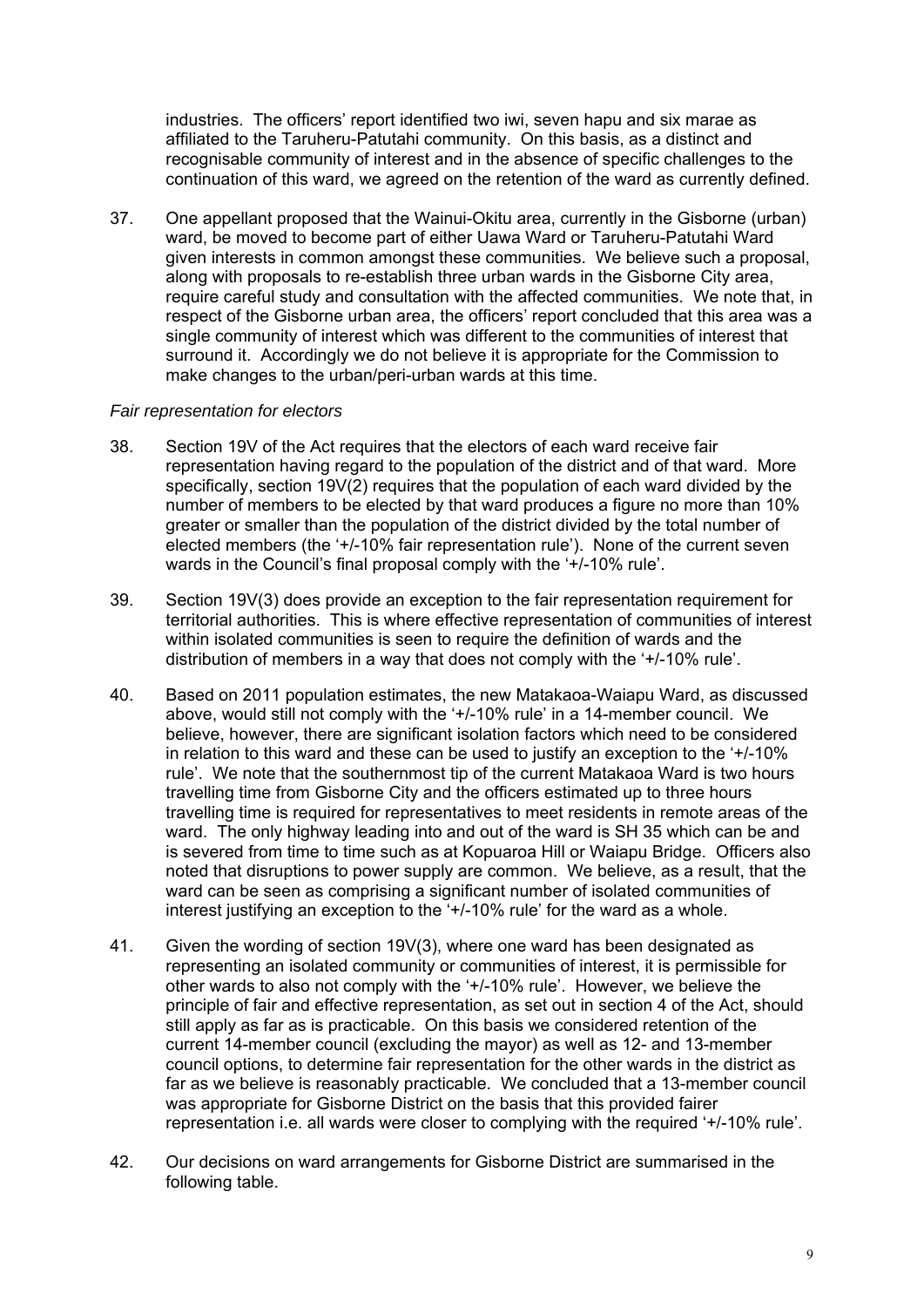| Wards        | <b>Population</b> | Number of<br><b>councillors</b><br>per ward | <b>Population</b><br>per<br>councillor | <b>Deviation from</b><br>district<br>average<br>population per<br>councillor | % deviation<br>from district<br>population<br>per<br>councillor |
|--------------|-------------------|---------------------------------------------|----------------------------------------|------------------------------------------------------------------------------|-----------------------------------------------------------------|
| Gisborne     | 33,000            | 9                                           | 3,667                                  | +85                                                                          | $+2.37$                                                         |
| Taruheru-    | 3,800             | 1                                           | 3,800                                  | $+218$                                                                       | $+6.09$                                                         |
| Patutahi     |                   |                                             |                                        |                                                                              |                                                                 |
| Waipaoa      | 3,840             |                                             | 3,840                                  | $+258$                                                                       | $+7.20$                                                         |
| Tawhiti-Uawa | 3,120             |                                             | 3,120                                  | -462                                                                         | $-12.90$                                                        |
| Matakaoa-    | 2,810             | 1                                           | 2,810                                  | $-772$                                                                       | $-21.55$                                                        |
| Waiapu       |                   |                                             |                                        |                                                                              |                                                                 |
| Total        | 46,570            | 13                                          | 3,582                                  |                                                                              |                                                                 |

#### *Communities and community boards*

- 43. Section 19J of the Act requires every territorial authority, as part of its review of representation arrangements, to determine whether there should be community boards in the district and, if so, the nature of those communities and the structure of the community boards. The territorial authority must make this determination in light of the principle in section 4 of the Act relating to fair and effective representation for individuals and communities. The particular matters the territorial authority must determine include the number of boards to be constituted, their names and boundaries, the number of elected and appointed members, and whether the boards are to be subdivided for electoral purposes. Section 19W sets out further criteria, as apply to local government reorganisation proposals, for determinations relating to community board reviews as considered appropriate in the circumstances.
- 44. We note that 53 submitters on the Council's initial representation proposal referred to the issue of community boards with 42 of these wanting to see one or more boards established. Four of the appellants also raised the issue of community boards.
- 45. We note further that the Mayor in his presentation to us at the hearing advised that the Council did not support having paid community boards and he described the voluntary committees presently operating throughout the district as working effectively. As also noted, several of the appellants were concerned about governance costs for the district. We acknowledge these concerns while also wishing to record, for those unaware of this fact, that half the remuneration costs of community boards are funded from the total governance fund determined by the Remuneration Authority as a fixed sum. This means only half the remuneration costs of community boards, if established, would be additional costs for the district.
- 46. While there appears to be some support for the establishment of community boards, at least in some areas, we believe it would not be appropriate for the Commission to constitute community boards in the district without more consultation with the community. We note there is a process in Schedule 6 of the Local Government Act 2002 for 10% of electors to petition a territorial authority at any time for the establishment of a community board in a particular area.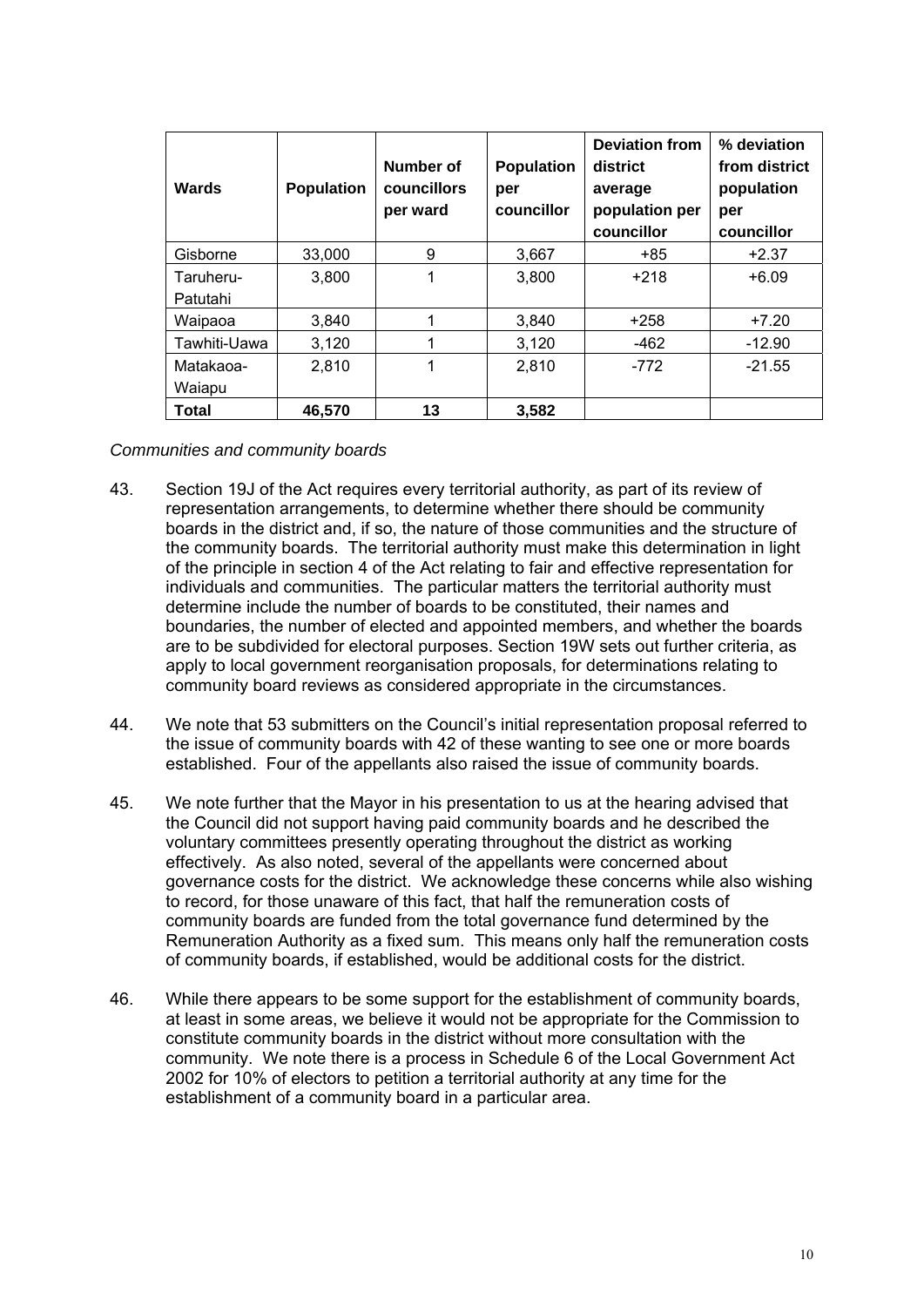- 47. We are aware that our determination on wards will, in some cases, result in larger wards than currently exist. In these cases the Council could consider options to further enhance the achievement of effective representation. One option clearly is the establishment of community boards. Another, perhaps cheaper option, is establishment of ward committees which could include non-council members, such as farmer representatives, to provide valuable input into Council decision-making processes on issues like river catchment management.
- 48. There may also be opportunities, outside the formal representation structures addressed in this determination, for further engagement with iwi and hapu in particular areas of the district. At the same time, we acknowledge the efforts the Council has made to date in relation to engagement with Māori including initiatives such as the establishment of a local leadership body with local iwi as part of a Treaty of Waitangi settlement claim.
- 49. In short, we believe there are a range of initiatives a council can consider and possibly implement to help ensure effective engagement of local communities in council decision-making processes. These initiatives should be designed to complement the formal representation structures a council is required to have in place and may address any perceived weaknesses in such structures.

#### **Commission's Determination**

- 50. Under section 19R of the Local Electoral Act 2001, the Commission determines that for the general election of the Gisborne District Council to be held on 12 October 2013, the following representation arrangements will apply:
	- (1) Gisborne District, as delineated on Plan LG-028-2013-W-1 deposited with the Local Government Commission, will be divided into five wards.
	- (2) Those five wards will be:
		- (a) the Gisborne Ward, comprising the area delineated on SO Plan 8752 deposited with the Local Government Commission
		- (b) the Taruheru-Patutahi Ward, comprising the area delineated on SO Plan 8753 deposited with the Local Government Commission
		- (c) the Waipaoa Ward, comprising the area delineated on Plan LG-028- 2013-W-4 deposited with the Local Government Commission
		- (d) the Tawhiti-Uawa Ward comprising the area delineated on Plan LG-028-2013-W-3 deposited with the Local Government Commission
		- (e) the Matakaoa-Waiapu Ward comprising the area delineated on Plan LG-028-2013-W-2 deposited with the Local Government Commission.
	- (3) The Council will comprise the mayor and 13 councillors elected as follows:
		- (a) 9 councillors elected by the electors of the Gisborne Ward
		- (b) 1 councillor elected by the electors of the Taruheru-Patutahi Ward
		- (c) 1 councillor elected by the electors of the Waipaoa Ward
		- (d) 1 councillor elected by the electors of the Tawhiti-Uawa Ward
		- (e) 1 councillor elected by the electors of the Matakaoa-Waiapu Ward.